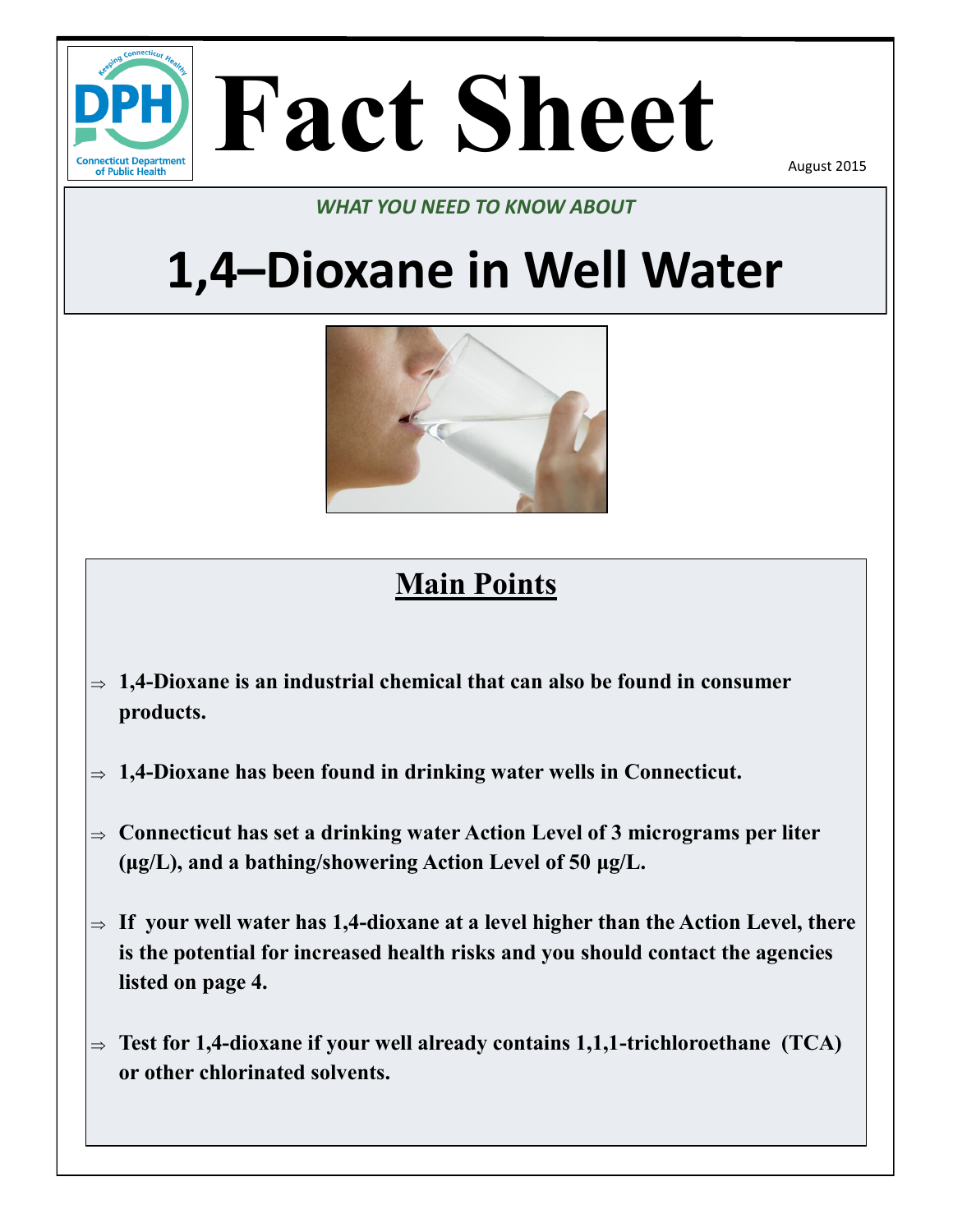

### **What is 1,4-Dioxane?**

1,4-Dioxane is a common chemical solvent used in consumer products and in industry. It can be found in paint, cosmetics and toiletries. Its main industrial use is in degreasing solvents where it is present in combination with other chemicals, most commonly with 1,1,1-trichloroethane (TCA) and trichloroethylene (TCE).

#### **[Note: 1,4-dioxane is not the same as "dioxin," which is a much different type of chemical.]**

Ways to detect low levels of 1,4-dioxane in drinking water were not available until fairly recently.

#### **What are its Toxic Effects?**

At very high levels 1,4-dioxane can affect the nervous system causing loss of coordination, tiredness, dizziness and headache. These high levels can also cause liver and kidney damage. Such obvious effects are very unlikely if you are exposed to low levels of 1,4-dioxane in drinking water. High doses over long periods of time have caused liver and nasal cancer in several animal studies. 1,4-dioxane is unlikely to cause birth defects or effects on fertility, although there are only a few studies in this area.

#### **What is the Safe Level of 1,4- Dioxane in Drinking Water?**

There is no federal drinking water standard (Maximum Contaminant Level - MCL) for 1,4 dioxane. In October 2011, CT Department of Public Health (CT DPH) set a drinking water Action Level of 3 μg/L for 1,4-dioxane. If your well water has levels at or above 3 μg/L, you should not drink or cook with your well water and should contact the agencies listed on page 4. You can find contact information at the end of this fact sheet. Information about how to prevent exposure is provided below.

## **Can I Bathe and Shower in Water That Contains 1,4-Dioxane?**

It depends on the concentration. Breathing 1,4 dioxane during showering/bathing is not a concern because 1,4-dioxane does not evaporate easily out of water. However, dermal (skin) exposures during bathing/showering can be a concern if levels of 1,4-dioxane are high. CT DPH has set an Action Level of 50 μg/L for bathing and showering to protect you from dermal exposures during showering/bathing. If your well water tests at or higher than 50 μg/L, you should contact the agencies listed on page 4.

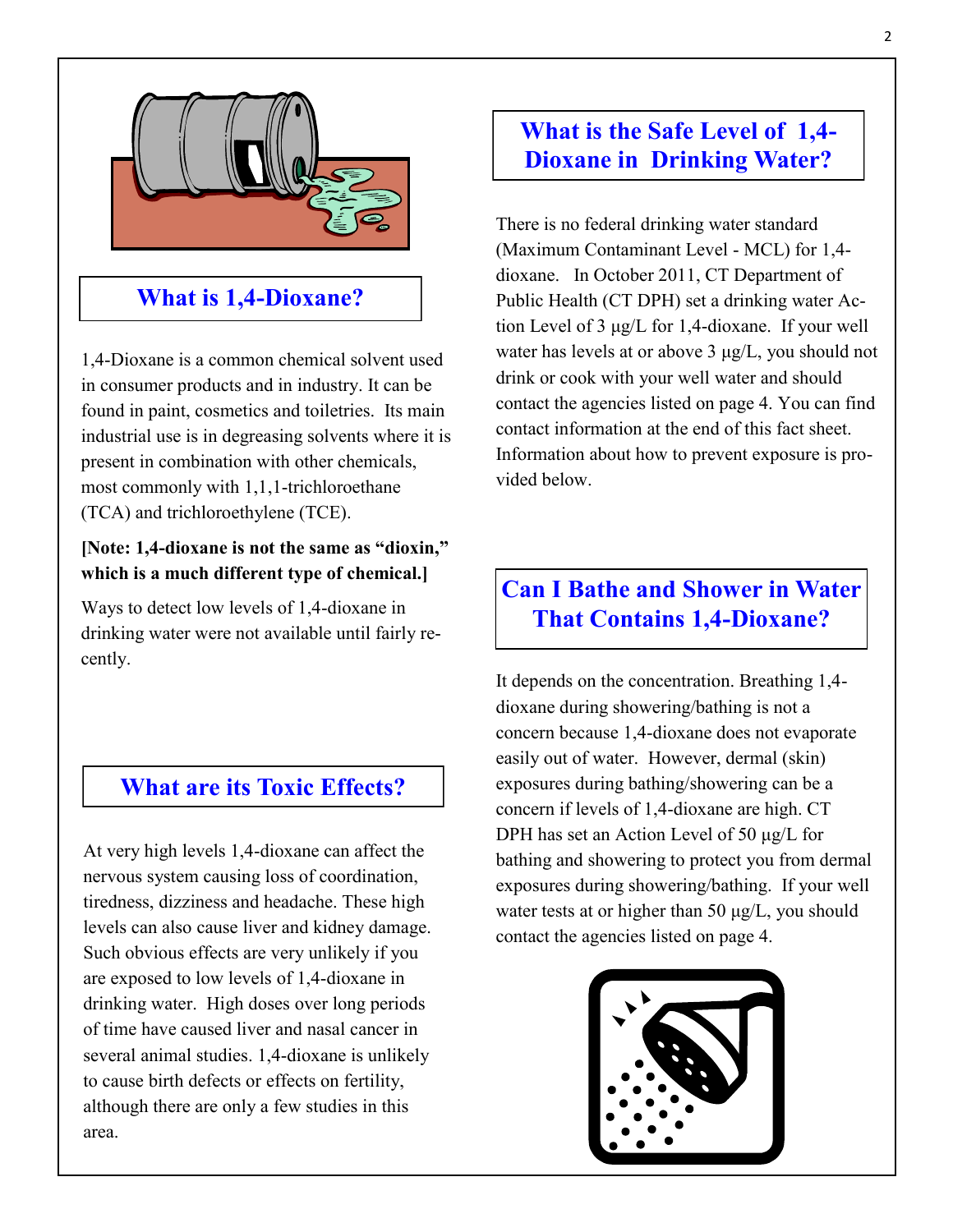### **Where has 1,4-Dioxane been Detected? At What Levels?**

1,4-Dioxane has only been found in drinking water wells that also had chlorinated solvents such as 1,1,1-TCA and TCE. The levels found have been generally low, less than 50 μg/L. However, 1,4-dioxane is difficult to filter out of water and can actually be higher when a filter is used. This is because it can build up on the filter over time and then be released when the filter is full. This can lead to higher levels in the water leaving the filter (treated water). At times, 1,4 dioxane levels in treated water have been higher than the unfiltered water due to this problem (chemical build-up on the filter).



**Should I Test my Water for 1,4-Dioxane ?**

Most people do not need to test their well water for this chemical. You should only consider testing your well if:

• You already have 1,1,1-TCA or other chlorinated solvents (such as TCE) in your water.

• You live in an area where groundwater is contaminated with chlorinated solvents but your well has not been tested or had tested negative in the past. The contamination could have spread out and recently reached your well.

• Your well is near an industry known to have worked with metal parts and may have used these types of solvent degreasers. In this case you can contact CT DEEP or your [local health department](http://www.ct.gov/dph/cwp/view.asp?a=3123&q=397740) to find out if there is a concern in your area.



# **What Should I Do if 1,4-Dioxane is in my Water?**

If 1,4-dioxane has been found in your well water, you should immediately inform your local health department and CT DEEP. These agencies track groundwater pollution and may investigate the source of your contamination. CT DEEP and CT DPH can give you information about what actions you can take to ensure that you have clean, safe drinking water (bottled water and/or a water filter system).

Bottled water is usually adequate when 1,4-dioxane is found at levels at or greater than  $3 \mu g/L$ . If levels are at or greater than 50  $\mu$ g/L, bottled water alone is not protective enough because of bathing/ showering exposures. A filter is also needed. In fact, many homes will likely need filters to treat for other chemicals that often occur with 1,4-dioxane.